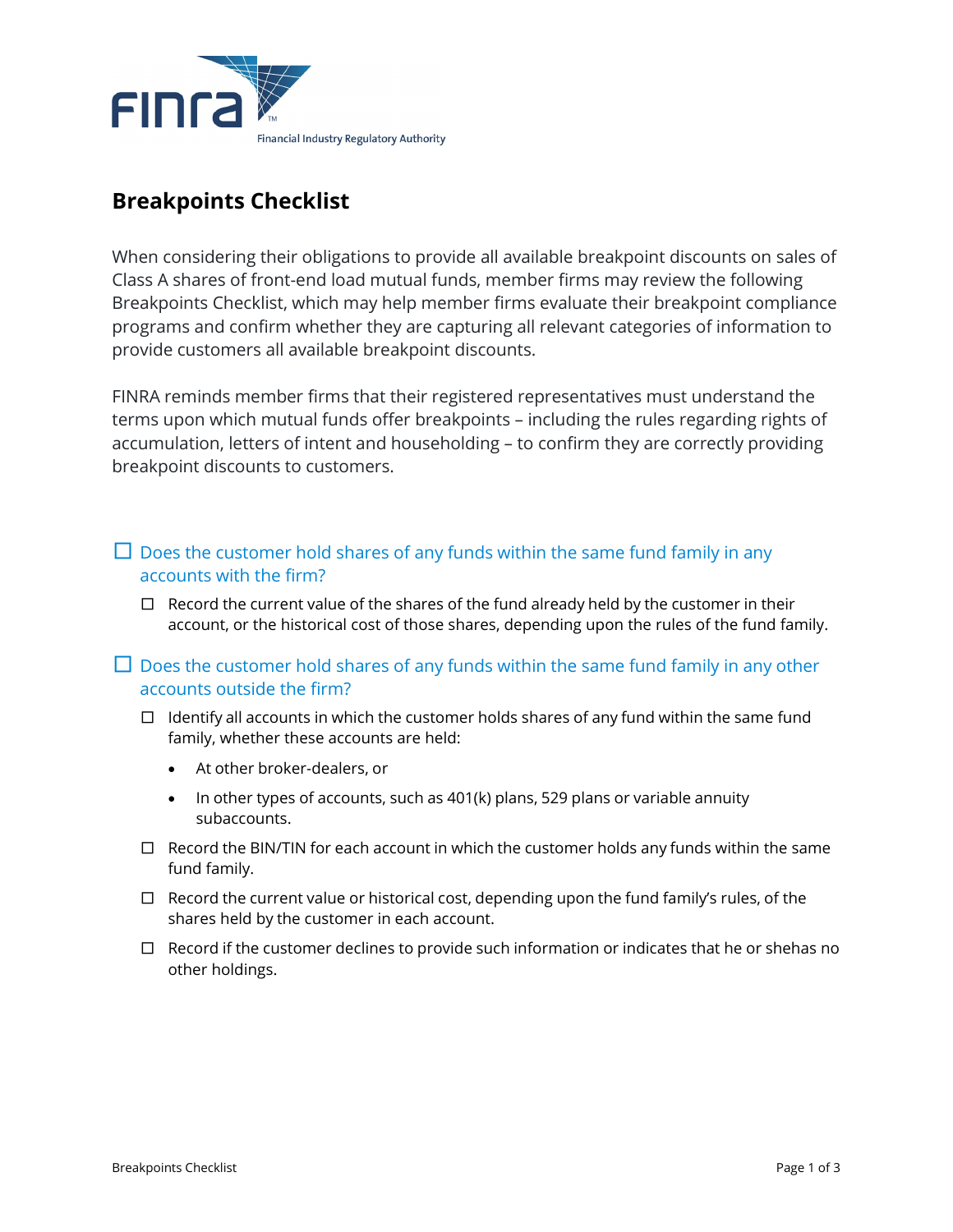

 $\Box$  Do related parties of the customer<sup>1</sup> hold shares of any funds within the same fund family in accounts at this broker-dealer, other broker-dealers, or in other platforms, such as 401(k) plans or 529 plans?

- $\Box$  Identify all related parties who hold shares of any fund within the same fund family and identify all accounts in which the customer holds shares of any fund within the same fund family, whether these accounts are held:
	- At other broker-dealers, or
	- In other types of accounts, such as 401(k) plans, 529 plans or variable annuity subaccounts.
- $\Box$  Record the name of each party and their relationship to the customer.
- $\Box$  If the mutual fund allows a right of accumulation for the identified related parties:
	- Record the BIN/TIN for each account in which a related party holds any funds within the same fund family; and
	- Record the current value of the shares held by related parties in each account or historical cost, depending upon the fund family's rules
- $\square$  Record if the customer declines to provide such information or indicates that norelated parties hold shares of funds within the same fund family.

 $\Box$  How much is the current purchase?

- $\Box$  What are the customer's total holdings that may be counted toward determining breakpoint eligibility?
	- □ Add the total holdings identified in responses to questions 1-4 (*i.e.*, all holdings in the customer's accounts and the accounts of related parties), using either current market value or historical cost, depending upon the fund family's rules.
- $\Box$  Determine whether the customer is entitled to breakpoint based upon his total holdings and the holdings of all related parties.
	- $\Box$  If applicable, record the breakpoint discount that is available to the customer.

 $\Box$  Does the customer have a letter of intent on file that would entitle the customer to a further discount?

- $\Box$  If yes, apply the appropriate discount, which is either the discount available pursuant to the letter of intent or the discount available based upon total holdings, whichever is greater.
- $\square$  If the letter of intent can be applied retroactively, review other recent purchases to ensure that the appropriate discount was applied.
- $\square$  If the customer does not have a letter of intent, review whether his or her investment patterns make a letter of intent appropriate.